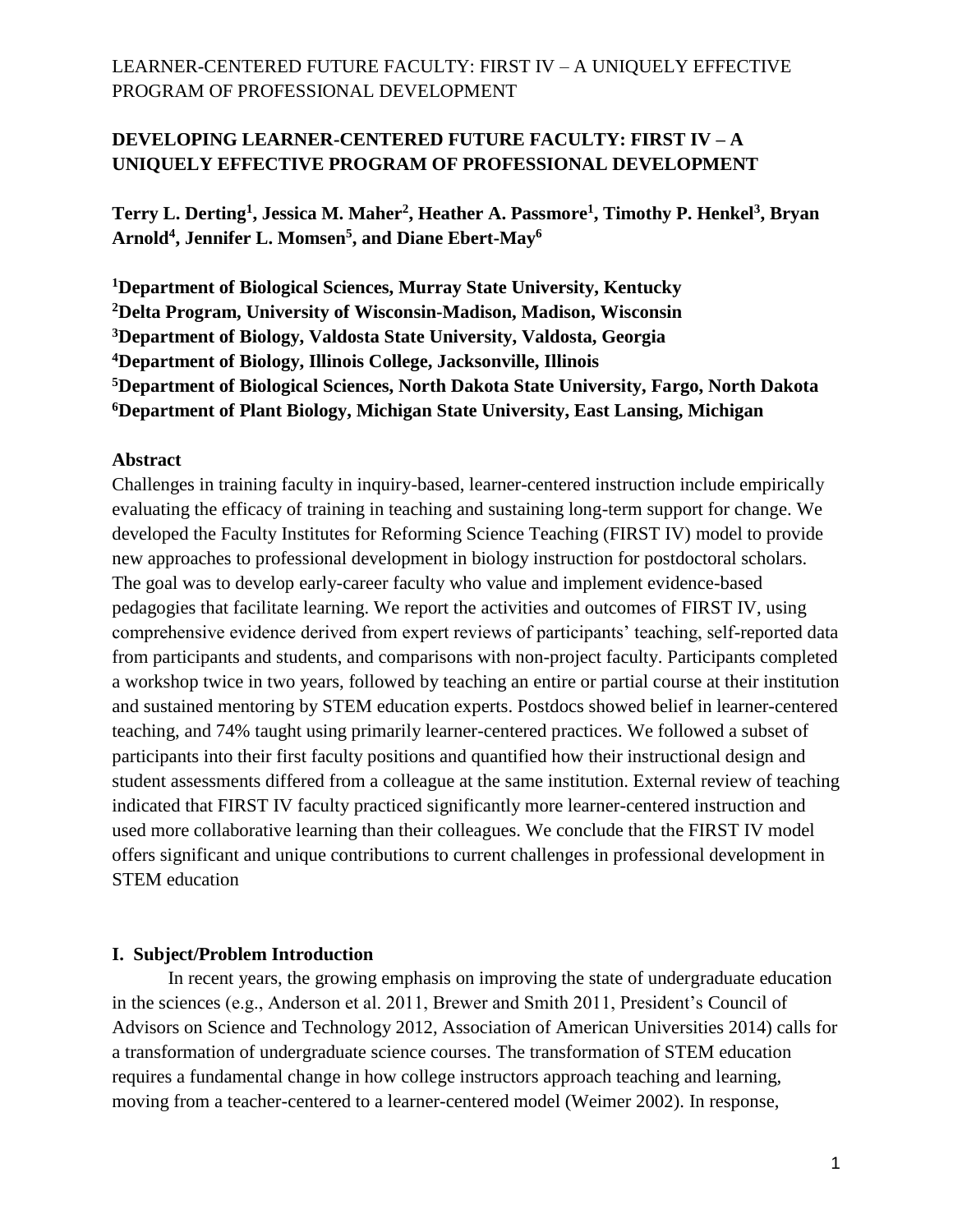professional development workshops have been widely available for decades and represent a common venue for instructors to think about and engage in questions related to teaching and learning. Despite the availability and interest in these professional development opportunities, there is little evidence of resulting widespread change in teaching practice (Garet et al. 2001, Gibbs and Coffey 2004, Henderson et al. 2011, Henderson et al. 2012). Thus, there is a continued need for new models of professional development that result in transformed teaching by participants.

Describing outcomes of professional development initiatives objectively is critical to developing best teaching practices that ultimately improve learning by students in science classrooms. Rigorous assessment of professional development programs is particularly important since even instructors with the best of intentions often do not implement the teaching strategies that they learned in workshops, yet report doing so (e.g., Ebert-May et al. 2011). The availability of reliable evidence for teaching practice after professional development is limited across STEM disciplines, making the identification of "best practices" and effective change models challenging (Henderson et al. 2011, Amundsen and Wilson 2012). To date, the majority of professional development programs and workshops are evaluated through self-report surveys that focus on participant satisfaction and perceived learning only (e.g., Pfund et al. 2009, Ebert-May et al. 2011). Rigorous evaluation of what participants learned during a workshop and what type of teaching they implement post workshop is largely unavailable in the literature (Connolly and Millar 2006), particularly with regard to independent assessment of classroom practice that supports self-reported data.

We designed a professional development program with the goal of developing future biology faculty who value and implement evidence-based pedagogies to facilitate student learning. In response to the need for empirical evidence that a professional development program is effective, we incorporated rigorous evaluation methods that use self-reported data from the participants and external observation and analysis of their teaching while participating in Faculty Institutes for Reforming Science Teaching (FIRST). In developing FIRST, we selected implementation strategies based on scientific teaching research (Handelsman et al. 2004), findings from the conceptual change literature, and outcomes of a previous FIRST program.

The challenge of creating instructional change in higher education and understanding how to promote such change has been a topic of much conversation (e.g., reviews by Emerson and Mosteller 2000, Henderson et al. 2011). The educational reform effort requires a fundamental shift in how the instructor conceives the learning and teaching experience, as described by conceptual change theories (e.g., Posner et al. 1982, Pintrich et al. 1993, Feldman 2000). In order to produce transformed educational practices, it is important that instructors are dissatisfied with teaching practices and recognize the importance of change (Gess-Newsome et al. 2003).

What strategies, then, can promote educational transformation? Henderson et al. (2011) concluded, after an exhaustive review of the instructional change literature, that effective change strategies must leverage instructor beliefs, employ long-term interventions (>1 semester), and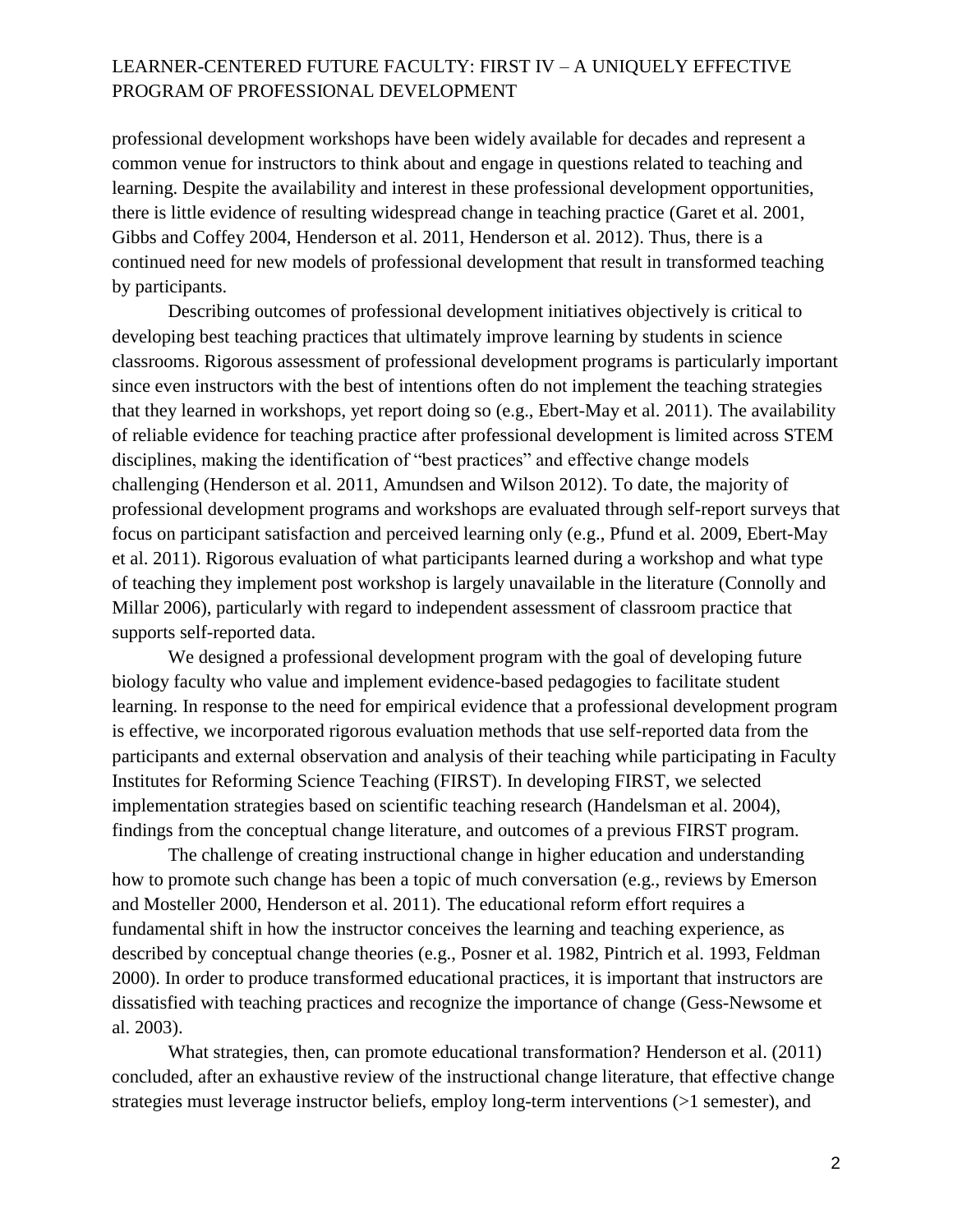work within the complex dynamics of colleges and universities. Additionally, Emerson and Mosteller (2000) determined that successful change strategies are collegial, use coordinated efforts over an extended period of time, and are focused and concrete. Henderson et al. (2011) also concluded that the "state of change strategies applied to undergraduate STEM instruction is not strong...new work often does not build on prior empirical or theoretical work; and most published results claim success of the change strategy studied, but the evidence presented is often not strong" (pg. 977).

We designed the FIRST program to fill these gaps in design and program evaluation. Our goals were to develop an improved professional development model and to provide evidence for its effectiveness at transforming teaching practice. Through our program we helped future biology faculty learn and/or improve their use of evidence-based teaching strategies and fostered instructors who value and implement learner-centered teaching. The program design leveraged many of the change strategies identified above: specifically, the program was built on a mentored, team-based approach to learning in which participants engaged in an iterative process of materials development and implementation in the classroom, followed by reflection and revision. Importantly, we paired this process with a strong focus on objective data collection, in order to evaluate the success of the program.

#### **II. Design/Procedure**

The subjects of the FIRST program were 201 postdoctoral scholars (PDs). We recruited participants nationally in 2009 and 2011 to form two separate cohorts of 99 and 102 PDs respectively. All protocols used in the FIRST project were approved by the Michigan State University Institutional Review Board (IRB #X08-550 Exempt, Category 2). To begin, each cohort participated in a four-day training workshop in which they began the process of developing an entire introductory biology course, while concurrently learning about learnercentered teaching pedagogy and practices, course design, and assessment. During year 1 for each cohort, teams of PDs continued to develop their introductory biology course and completed at least one teaching experience, consisting of an entire college-level course or part of a course taught with other faculty. At the beginning of their second year, each cohort participated in a three-day training workshop that focused heavily on reflection on teaching experiences that occurred in year 1 and further development of learner-centered teaching practices and course design. During year 2 the PDs continued to refine their introductory course and again completed at least one teaching experience. Throughout their project participation PDs worked in teams, each of which had an assigned mentor who was an expert in STEM pedagogy and teaching. The mentors provided feedback about teaching, development of courses and teaching materials, and job applications. Each PD team scheduled meetings with the mentor as needed.

*Research Question 1*: To what extent was the program effective at developing PDs who taught using learner-centered, inquiry-based approaches? The effectiveness of the professional development program was determined using a mixed methods analysis. We compiled data from three sources: 1) self-report data from the PDs and students about the instruction and classroom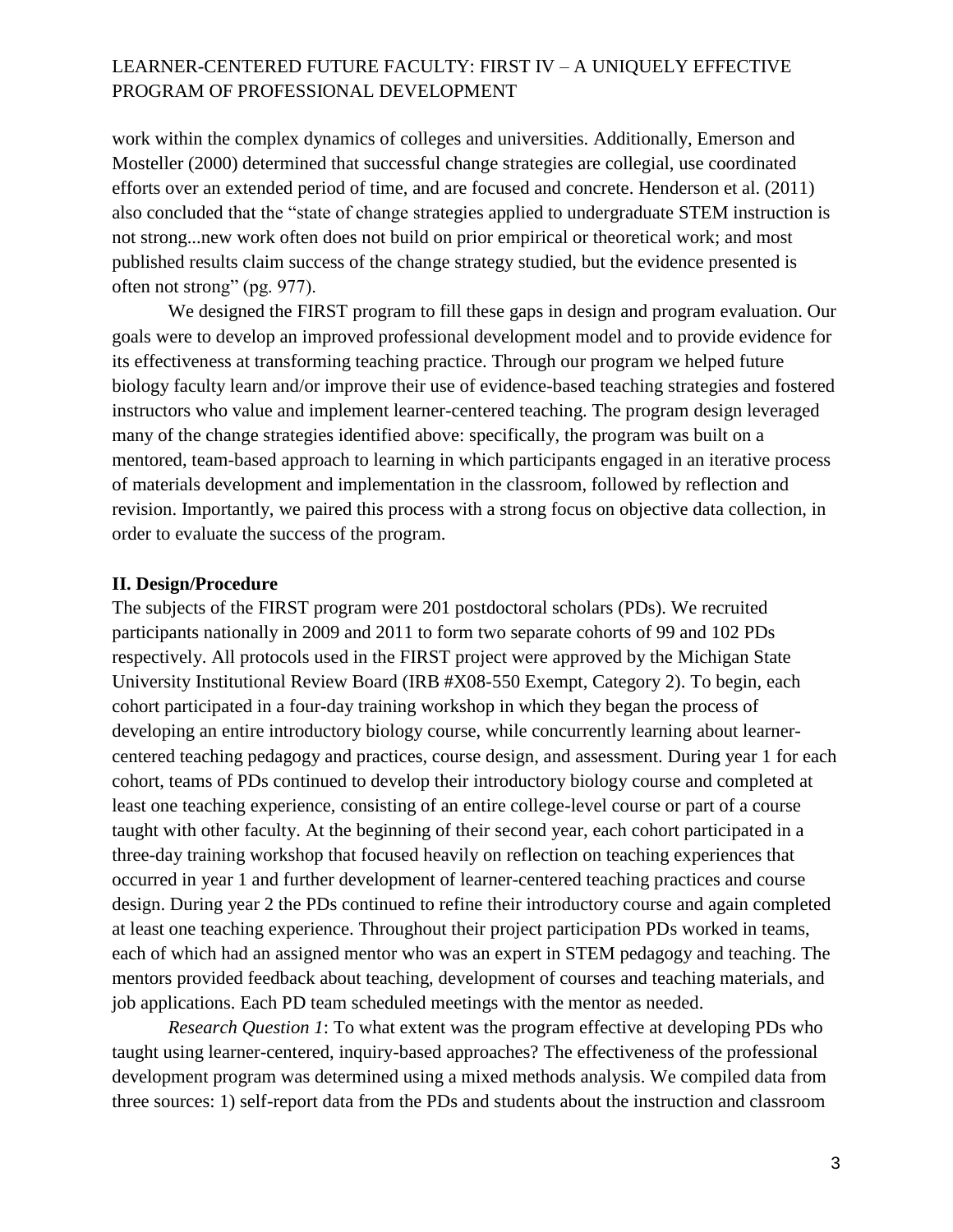environment, 2) external expert review of teaching videos of courses taught by PDs, and 3) data obtained from some PDs once they gained employment in a full-time teaching position.

We characterized the PDs' beliefs about their own teaching using the Approaches to Teaching Inventory 22 (ATI; Trigwell and Prosser 2004, Trigwell et al. 2005) and surveys that we designed to document the PDs' knowledge and experience with active-learning pedagogy and teaching strategies. The ATI measures qualitative variation in two key dimensions of teaching; specifically, conceptual-change/student-focused (CCSF) and information-transmission/teacherfocused (ITTF).

Classroom teaching practice was assessed by experts who used the Reformed Teaching Observation Protocol (RTOP). The RTOP is a validated observational instrument designed to measure the degree to which classroom instruction uses "reformed teaching" as defined by Sawada et al. (2002). The RTOP focuses on the nature of student learning and student-student and student-faculty interactions and is aligned with the theoretical underpinnings of constructivist literature about teaching and learning (Piburn et al. 2000, MacIsaac and Falconer 2002, Sawada et al. 2002, Marshall et al. 2011). It is a highly reliable instrument in terms of item reliability and inter-rater reliability across institutions and instructors (Marshall et al. 2011, Amrein-Beardsley and Osborn Popp 2012). Each video recording was rated by at least two experts and all experts were calibrated with each other in the use of the RTOP. The average total scores for each video recording were assigned to the appropriate RTOP category (Table 1), with categories I-II indicating a teacher-centered class session and the remaining categories representing increasingly learner-centered classes.

For comparison purposes we also obtained teaching videos from 22 pairs of FIRST and non-FIRST biology faculty. Specifically, FIRST graduates were paired with a non-program colleague who was also a junior faculty member at their home institution. Members of a pair taught courses that were similar in topic, class size, and level. Members of each pair provided teaching videos that were then rated by experts using the RTOP and completed surveys about their use of inquiry-based teaching practices.

*Research Question 2*: What PD and course characteristics were most associated with effective implementation of learner-centered, inquiry-based teaching practices? We determined the extent to which an individual course taught by a PD was learner-centered and inquiry-based by the average RTOP score for that course. We used multiple regression analysis to determine predictive models for RTOP score. The model with the smallest Akaike's Information Criterion was deemed the best model. Stepwise regression was used to obtain partial  $r^2$  values for each variable in the final model. All analyses were conducted using SAS version 9.3, release TS1M2 (SAS Institute Inc., Cary, North Carolina, USA). Only data from PDs who taught an entire course were used. For PDs who taught more than one entire course we selected one course at random to include in the analysis ( $n = 101$  courses).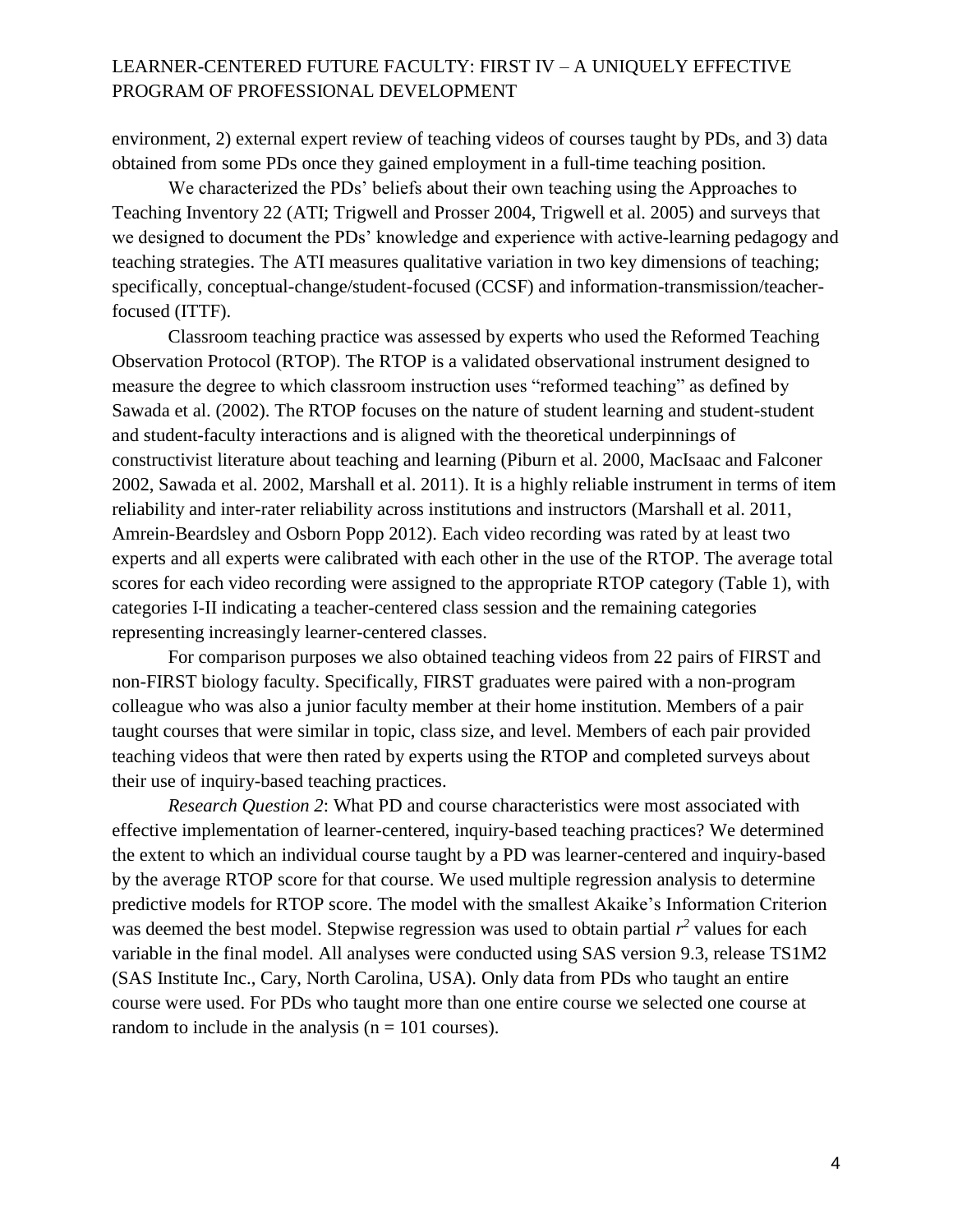| <b>RTOP</b><br>Category | <b>Typical RTOP</b><br><b>Score</b> | <b>Type of Teaching</b>                                                                                                                    |
|-------------------------|-------------------------------------|--------------------------------------------------------------------------------------------------------------------------------------------|
|                         | $0 - 30$                            | <b>Straight Lecture</b>                                                                                                                    |
| H                       | $31 - 45$                           | Lecture with some demonstration and minor student<br>participation                                                                         |
| Ш                       | $46 - 60$                           | Significant student engagement with some minds-on as well as<br>hands-on involvement                                                       |
| IV                      | $61 - 75$                           | Active student participation in the critique as well as the<br>carrying out of experiments                                                 |
| V                       | $76+$                               | Active student involvement in open-ended inquiry resulting in<br>alternative hypotheses, several explanations, and critical<br>reflection. |

**Table 1**. Scoring categories of the Reformed Teaching Observation Protocol (Sawada 2002).

#### **III. Analysis and Findings**

In response to our first question, four lines of evidence indicated that the professional development program was highly effective. First, the PDs reported significant gains in theoretical knowledge and first-hand experience in all 11 areas of pedagogy and teaching practice that were surveyed (Fig. 1, paired t-tests,  $P < 0.05$ ). The greatest gains were in experience with cooperative/collaborative learning and case studies.



**Figure 1**. FIRST participants reported gains in first-hand experience with different dimensions of active learning pedagogy (left panel: TI = technology instruction, CCD = course/curriculum development, AS = assessment, BER = biology education reform, TL = theories of learning) and strategies (right panel: IBL = inquiry-based laboratories, PBL = problem–based learning, CCL = cooperative/collaborative learning, IBFP = inquiry-based field projects, TP  $=$  teaching portfolios,  $CS =$  case studies). All responses were based on a five-point Likert-type scale with 5 being the highest rating and 1 the lowest rating. Error bars represent the standard error.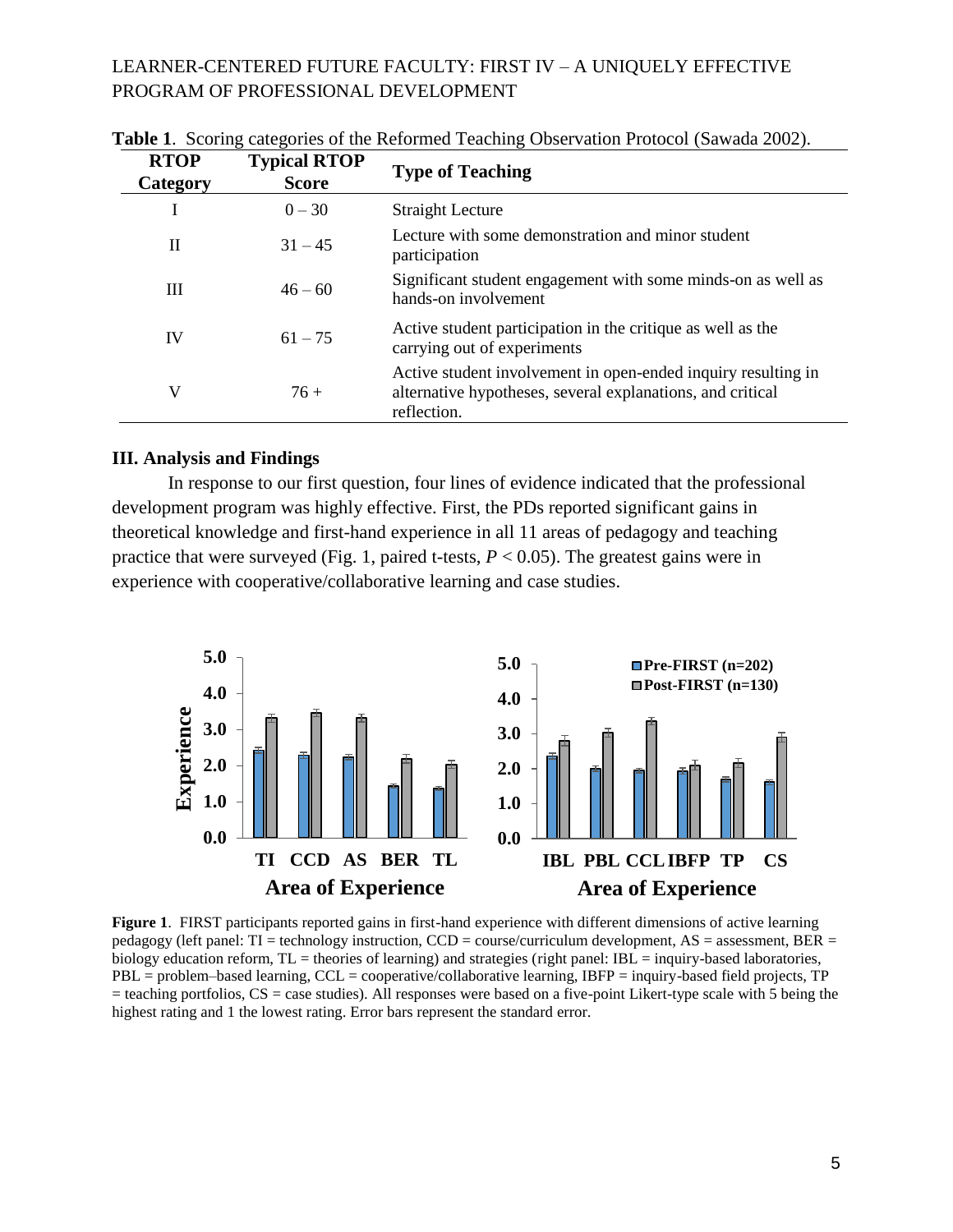Second, PD responses to the ATI showed strong support for frequent use of practices

consistent with a CCSF approach to learning, combined with significant but less strong agreement with use of ITTF practices. On average, the PDs reported significantly higher ratings on the CCSF scale (mean =  $3.87 \pm 0.04$  on a 5-pt Likert scale) of the ATI, compared with the ITTF scale (mean =  $3.28 \pm 0.04$ ), when teaching a full course ( $n =$ 190 courses; Wilcoxon signed rank test, *P* < 0.0001).

Third, the majority  $(> 85\%)$  of PDs taught using significant engagement of students, with students participating in critical thinking about science, as determined by RTOP scores from teaching videos recorded during project participation (Fig. 2). The PDs who taught part of a course rather than an



**Figure 2**. Distribution of total RTOP scores for postdocs that taught an entire or partial course during their participation in FIRST. RTOP categories I-II are teacher-centered, categories III-V are learnercentered.

entire course had significantly lower RTOP scores, on average (Figure 2). Course level and enrollment had no significant effect on RTOP score (regression analysis,  $F_{2, 146} = 1.51$ ,  $P > 0.05$ ).

Fourth, self-report data and external reviewers indicated that FIRST participants used more learner-centered approaches to teaching compared with their matched non-program

colleague. Specifically, FIRST faculty reported greater frequency of use of student discussions and other small group activities compared with their non-FIRST faculty partner (paired t-test, one-sided  $P = 0.017$  and  $P = 0.016$ , respectively). Likewise, expert review of classroom teaching via videos confirmed that FIRST IV graduates taught using learnercentered, inquiry-based approaches to a greater extent than their non-project colleague (Fig. 3). Linear regression analysis with instructor gender and class enrollment as covariates, showed that all else being equal a faculty member who completed the FIRST program is predicted to have an ROTP score approximately one category higher (Table 1) than without FIRST training (Table 2).



**Figure 3**. Distribution of total RTOP scores for FIRST graduates (n=22) and non-FIRST faculty (n=20). RTOP categories I-II are teacher-centered, categories III-V are learner-centered.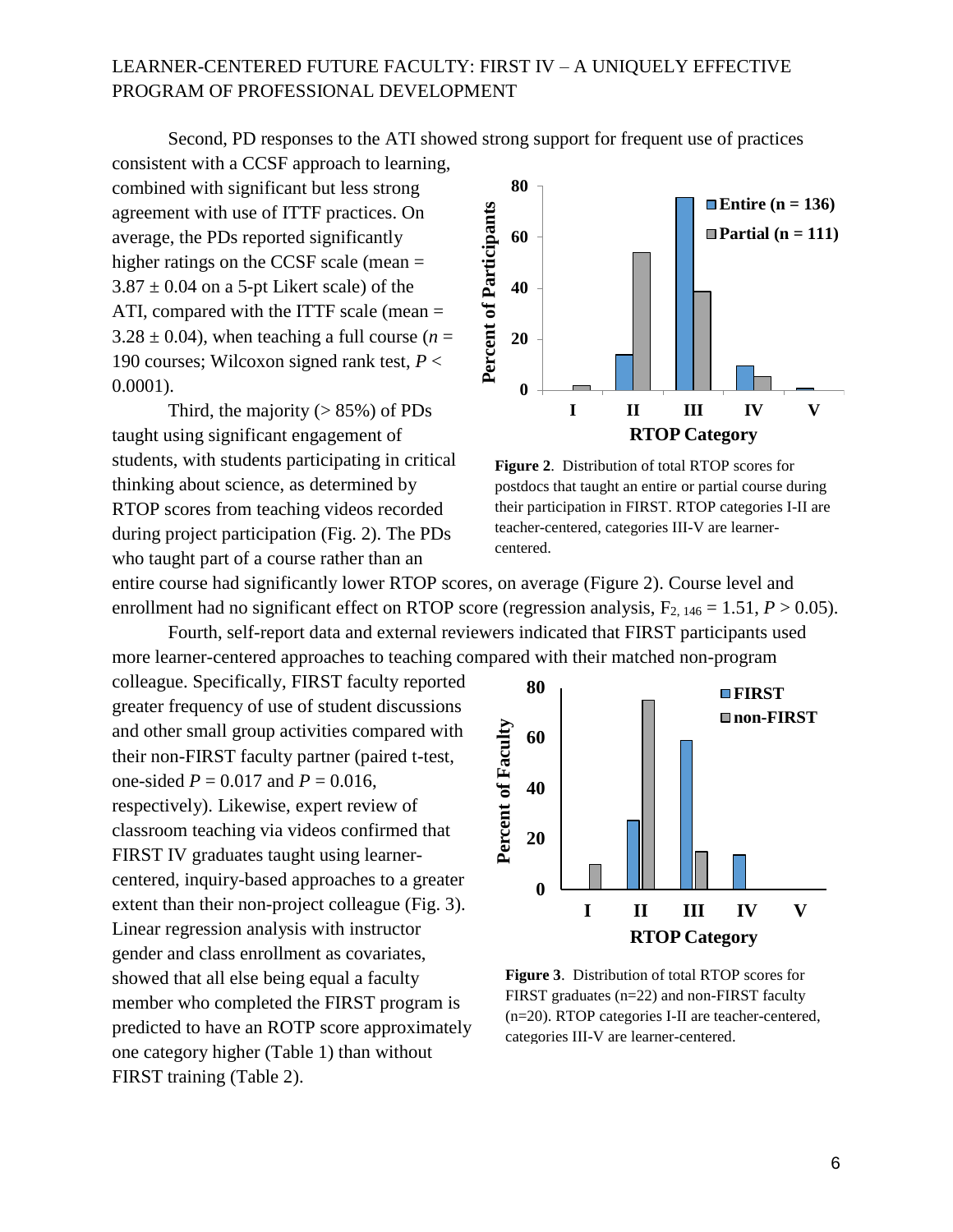**Table 2.** Estimated regression coefficients where treatment is whether or not the faculty member was a FIRST IV graduate and gender and the number of students enrolled in a course are control variables.

| <b>Coefficient</b> | <b>Estimate</b> | SЕ   | $Pr >  t ^a$ |
|--------------------|-----------------|------|--------------|
| Intercept          | 39.80           | 3.10 | < 0.0001     |
| Gender             | 1.53            | 2.93 | 0.61         |
| Enrollment         | $-0.06$         | 0.03 | 0.06         |
| Treatment          | 13.72           | 2.70 | < 0.0001     |

<sup>a</sup>significance levels from a 2-sided t-test

The project graduate had a higher RTOP score than the non-project faculty person for 89% of the pairs studied  $(X^2 = 15.06, P < 0.001)$ . For 80% of the pairs the RTOP scores for the FIRST IV participants were at least one entire RTOP teaching category higher compared with their nonprogram partner  $(X^2 = 13.06, P < 0.001)$ .

For our second research question we explored PD and course characteristics to determine which were most associated with effective implementation of learner-centered, inquiry-based teaching practices (i.e., RTOP score). We used four sources of self-report data to obtain potential predictors of RTOP score. First were scores for the two subscales (CCSF and ITTF) of the ATI, which indicated the respondent's support for the two teaching strategies. Second was the total score on the Teaching Goal Inventory (Angelo and Cross 1993) that provided a self-assessment of each PD's instructional goals at the beginning of their participation in FIRST. Third was the Experience of Teaching Questionnaire (Trigwell, pers. comm.) that describes the respondent's perceptions of five variables that could affect their teaching experience; i.e., class size, heterogeneity of their students, respondent's control over the course design and implementation, the department's commitment to student learning, and the respondent's workload. Fourth were background and annual surveys that we designed to obtain objective and self-report data about the PDs and their teaching background and perceptions. From the four data sources we had an initial pool of 29 variables that were grouped subjectively into three categories: background/demographics, beliefs about teaching, and course information (Table 3). Twenty four of the 29 variables were retained as potentially related with RTOP score based on a partial least squares analysis. Independence of the 24 variables was confirmed using correlation analysis  $(r < 0.7)$ .

Sixty percent of the teaching practice (i.e., RTOP score) of PDs was explained by the best model which used 12 of the 24 demographic and teaching-related regressor variables (Table 3). Seventy percent of the variation explained by the model was attributable to just five variables: 1) negative support for use of ITTF teaching strategies, 2) positive support for CCSF teaching strategies, 3) a negative perception of high heterogeneity of students (large differences in student talent, English skills, preparedness, etc.) in a course, 4) gender of the PD, and 5) whether the PD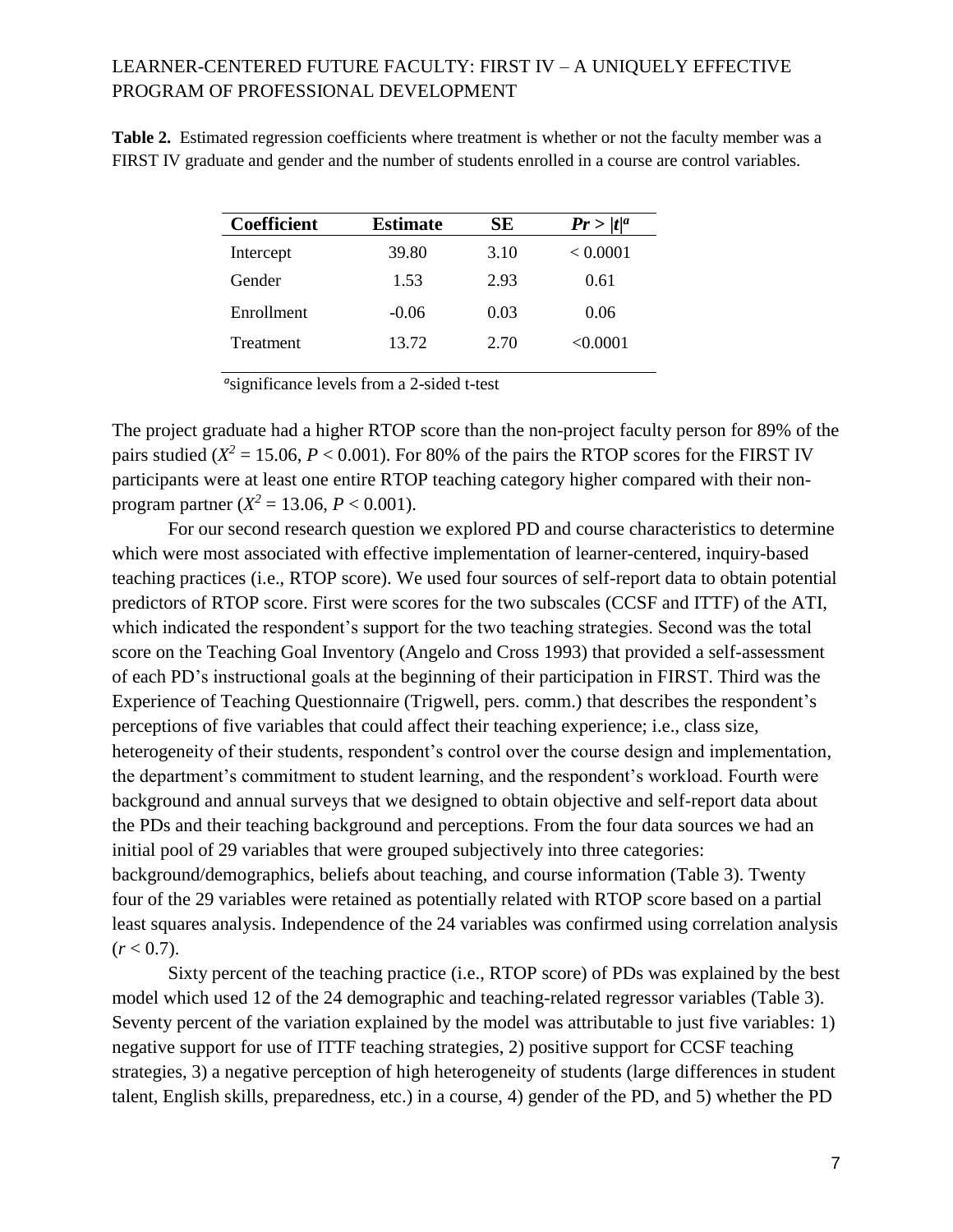had completed one or two years of FIRST training. Lack of support for ITTF approaches to teaching was by far the most influential variable in the model (Table 3). All else being equal, a female PD would be expected to have a significantly higher RTOP score compared with a male PD; and a PD with two years of training would have a higher score than one with only a year of training. These differences in RTOP scores are similar to those of Budd et al. (2013).

**Table 3.** Potential predictor variables for total RTOP score that were included in a multiple regression analysis. Model coefficients are provided for those variables that were included in the final best model. Partial  $r<sup>2</sup>$  values were obtained from stepwise regression analysis.

| <b>Predictor Variable</b>                                                                                                                       | <b>Model</b><br><b>Coefficient</b> | <b>Partial</b><br>$r^2$ | <b>Data Source</b>                                                                                      |  |  |  |
|-------------------------------------------------------------------------------------------------------------------------------------------------|------------------------------------|-------------------------|---------------------------------------------------------------------------------------------------------|--|--|--|
| <b>BACKGROUND/DEMOGRAPHICS</b>                                                                                                                  |                                    |                         |                                                                                                         |  |  |  |
| Gender (female $>$ male)                                                                                                                        | 5.2                                | 0.044                   | <b>Background Survey</b>                                                                                |  |  |  |
| Years of FIRST $(2 > 1)$                                                                                                                        | 3.79                               | 0.033                   | <b>Annual FIRST Survey</b>                                                                              |  |  |  |
| Experience w/ active inquiry teaching<br>practices at end of year 1                                                                             | $-0.12$                            |                         | <b>Annual FIRST Survey</b>                                                                              |  |  |  |
| Knowledge of active inquiry<br>$\bullet$<br>teaching practices<br>% of appointment dedicated to<br>$\bullet$<br>teaching<br><b>FIRST</b> cohort | <b>NS</b>                          |                         | <b>Background and Annual</b><br>Surveys                                                                 |  |  |  |
| <b>BELIEFS</b>                                                                                                                                  |                                    |                         |                                                                                                         |  |  |  |
| Conceptual-change, Student-focused<br>approach                                                                                                  | 5.03                               | 0.078                   | Approaches to Teaching<br>Inventory <sup>a</sup>                                                        |  |  |  |
| Information-transfer, Teacher-focused<br>approach                                                                                               | $-3.78$                            | 0.162                   | Approaches to Teaching<br>Inventory                                                                     |  |  |  |
| Heterogeneity of Student<br>Characteristics                                                                                                     | $-3.47$                            | 0.052                   | <b>Experience of Teaching</b><br>Questionnaire <sup>b</sup>                                             |  |  |  |
| Department's commitment to<br>undergraduate education at beginning<br>of FIRST                                                                  | $-0.52$                            | 0.036                   | <b>Background Survey</b>                                                                                |  |  |  |
| Teaching goals at beginning of FIRST                                                                                                            | 0.44                               | 0.021                   | Teaching Goals Inventory <sup>c</sup>                                                                   |  |  |  |
| Challenges to using active inquiry at<br>end of year 1                                                                                          | $-0.27$                            | 0.025                   | <b>Annual FIRST Survey</b>                                                                              |  |  |  |
| Challenges to using active inquiry at<br>beginning of FIRST                                                                                     | 0.24                               | 0.014                   | <b>Background Survey</b>                                                                                |  |  |  |
| Self-efficacy<br>Department commitment to student<br>$\bullet$<br>learning<br>Class size<br><b>Teacher Workload</b><br>$\bullet$                | <b>NS</b>                          |                         | Self-efficacy Questionnaire <sup>d</sup><br><b>Experience of Teaching</b><br>Questionnaire <sup>b</sup> |  |  |  |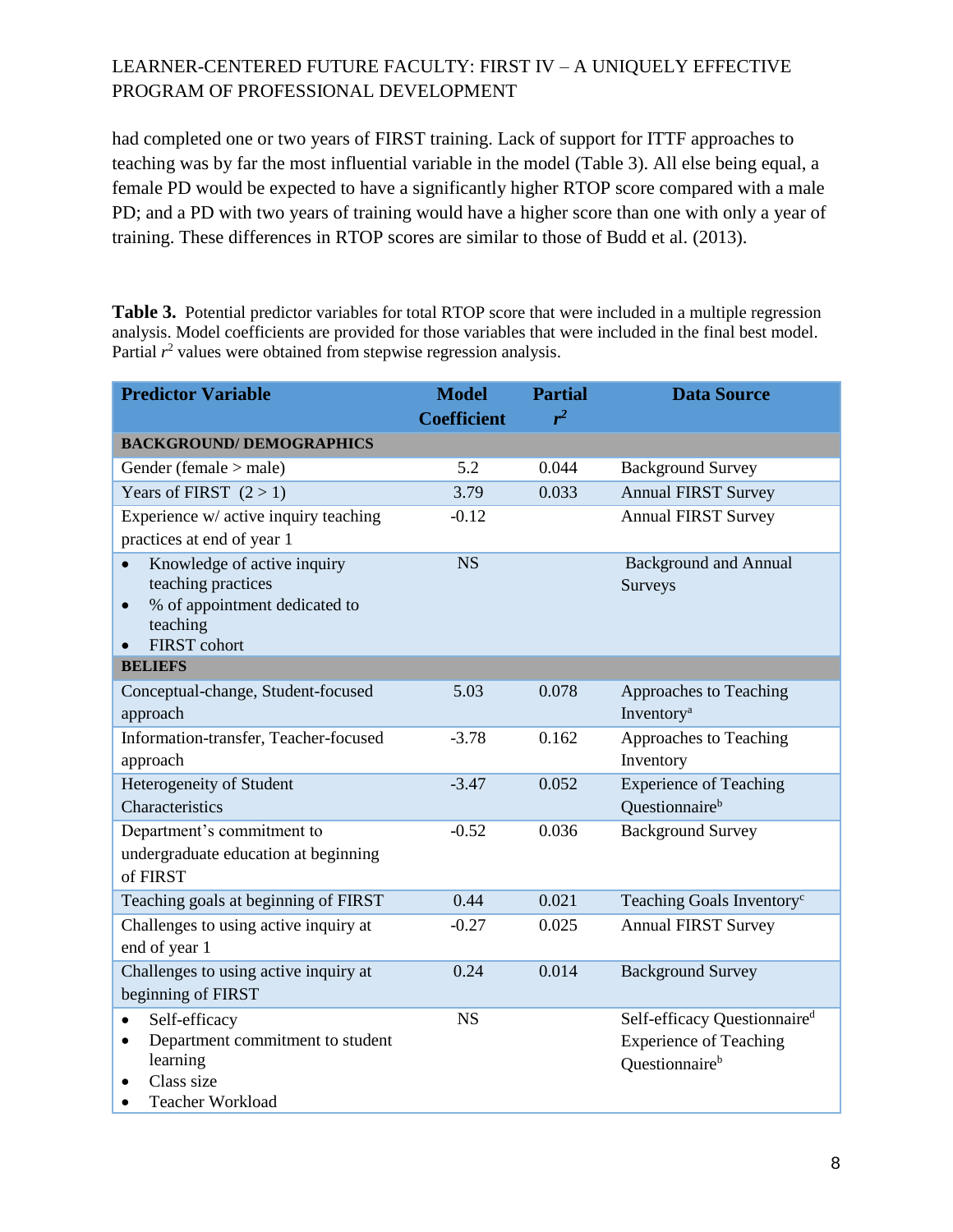| <b>COURSE INFORMATION</b>             |      |       |                             |  |  |  |  |
|---------------------------------------|------|-------|-----------------------------|--|--|--|--|
| Teacher Control of Course Content and | 2.18 | 0.019 | <b>Teaching Environment</b> |  |  |  |  |
| Approach                              |      |       | Questionnaire               |  |  |  |  |
| Course level (100 - 400)              | 0.02 | 0.037 |                             |  |  |  |  |
| Majors or non-majors                  |      |       | Course information          |  |  |  |  |
| Enrollment                            |      |       |                             |  |  |  |  |
| <sup>a</sup> Trigwell et al. 2005     |      |       |                             |  |  |  |  |

<sup>b</sup>Trigwell, pers.comm.

<sup>c</sup> Angelo and Cross 1993

<sup>d</sup> Lindblom-Ylänne et al. 2006

### **IV. Contribution**

We provide strong evidence in support of a professional development program for biologists that results in educators who truly implement learner-centered, inquiry-based teaching in their courses. Furthermore, our results provide data in support of effective change strategies (Henderson et al. 2011). Graduates of FIRST IV reported a high level of belief in CCSF practices and expert reviews of videos of classroom sessions documented high levels of student engagement that differed markedly from the teaching used by non-FIRST faculty. We do not know of any other professional development program with similarly-documented positive outcomes.

Our model of variables that predicted the extent of learner-centered teaching, as measured by the RTOP, provides insights into factors that may be important elements when working towards change in science teaching. The most important variables were related to beliefs of the PDs about teaching strategies. Our result emphasizes that the way instructors approach their teaching is influenced profoundly by their beliefs and conceptions about teaching (Lindblom-Ylanne et al. 2006, Postareff et al. 2007). Interestingly, variables about the courses themselves, such as course enrollment, majors or non-majors course, etc., had either minimal influence on the model or were not included in the final model at all. The predictive model presented here was markedly better at explaining RTOP score compared with a similar effort in which the final regression model only explained 19% of the variation in total RTOP score (Ebert-May et al. 2011). We attribute the increase in predictive ability to our inclusion of data on participants' beliefs about their approach to teaching and their perceptions about factors that can influence the design and implementation of classroom teaching.

#### **V. Implications**

Our contributions are of major importance to the national effort to stimulate change in teaching practices in science education to enhance student learning. Key characteristics of our program, specifically a focus on future faculty, mentoring, and long-term, in-depth engagement in learner-centered teaching and course design, are transferable to training faculty in different science disciplines. The key components also provide direction for the development and funding of future professional development programs.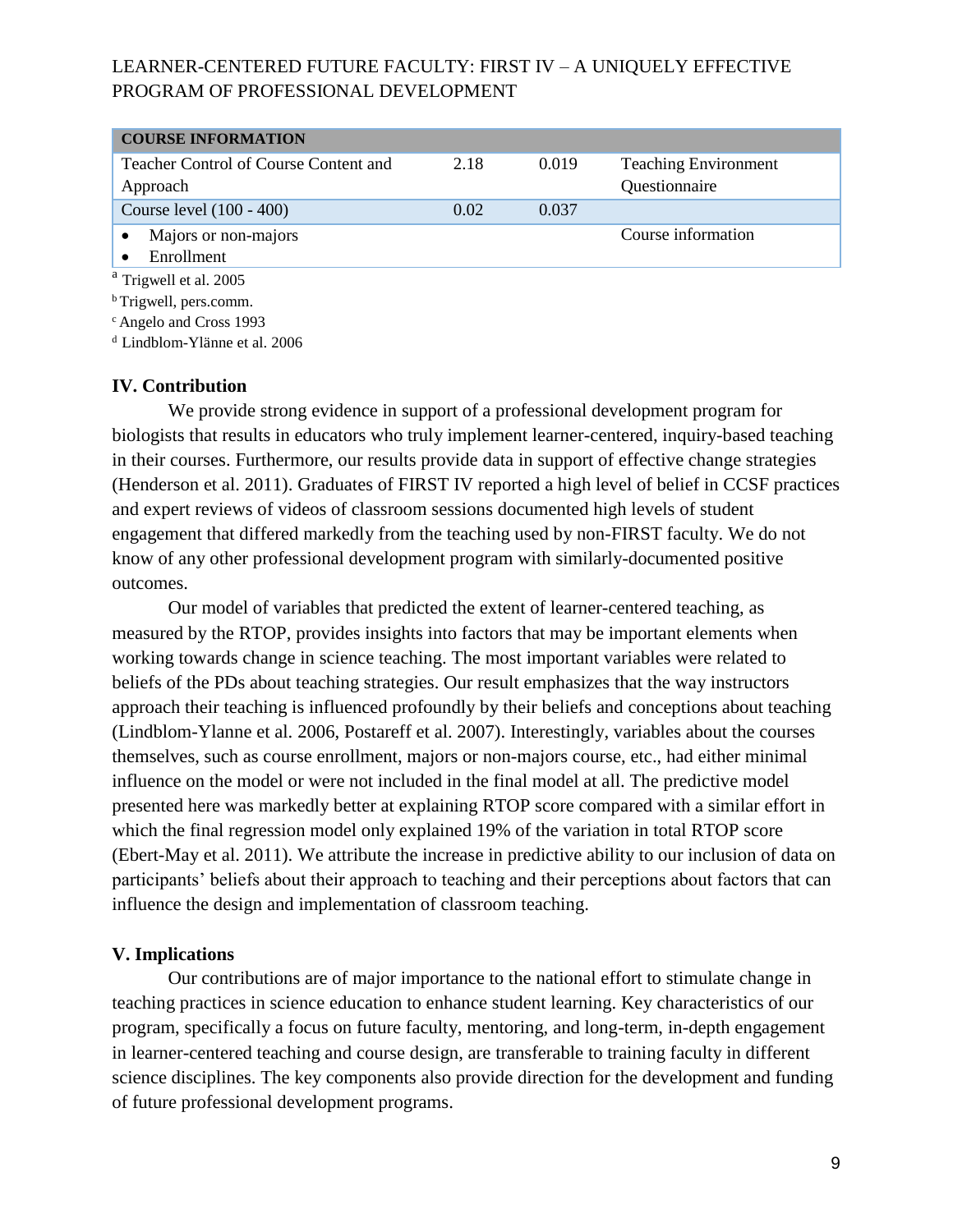## **VI. Literature Cited**

- Amrein-Beardsley, A., and S.E. Osborn Popp. 2012. Peer observations among faculty in a college of education: investigating the summative and formative uses of the Reformed Teaching Observation Protocol (RTOP). Educational Assessment, Evaluation and Accountability 24:5-24.
- Amundsen, C., and M. Wilson. 2012. Are we asking the right questions?: A conceptual review of the educational development literature in higher education. Review of Educational Research 82:90-126.
- Anderson, W.A., U. Banerjee, C.L. Drennan, S.C.R. Elgin, I.R. Epstein, J. Handelsman, G.F. Hatfull, R. Losick, D.K. O'Dowd, B.M. Olivera, S.A. Strobel, G.C. Walker, and I.M. Warner. 2011. Changing the culture of science education at research universities. Science 331:152-153.
- Angelo, T.A., and K.P. Cross. 1993. Classroom assessment techniques: A handbook for college teachers. 2nd edition. Jossey-Boss, San Francisco, CA.
- Association of American Universities. 2014. Undergraduate STEM Education Initiative. Available from: https://stemedhub.org/groups/aau.
- Brewer, C.A., and D. Smith, editors. 2011. Vision and change in undergraduate biology education: A call to action, final report. AAAS, Washington, DC. Available from: www.visionandchange.org.
- Budd, D.A., K.J. Kraft, D.A. McConnell, and T. Vislova. 2013. Characterizing teaching in introductory geology courses: Measuring classroom practices. Journal of Geoscience Education 61:461-475.
- Connolly, M., and S. Millar. 2006. Using workshops to improve instruction in STEM courses. Metropolitan Universities 17:53-65.
- Ebert-May, D., T.L. Derting, J. Hodder, J.L. Momsen, T.M. Long, and S.E. Jardeleza. 2011. What we say is not what we do: Effective evaluation of faculty professional development programs. Bioscience 61:550-558.
- Emerson, J.D., and F. Mosteller. 2000. Development programs for college faculty: Preparing for the twenty-first century. Pages 26-42 *in* R. M. Branch and M. A. Fitzgerald, editors. Educational media and technology yearbook 2000.
- Feldman, A. 2000. Decision making in the practical domain: A model of practical conceptual change. Science Education 84:606-623.
- Garet, M.S., A.C. Porter, L. Desimone, B.F. Birman, and K.S. Yoon. 2001. What makes professional development effective? Results from a national sample of teachers American Educational Research Journal 38:915-945.
- Gess-Newsome, J., S.A. Southerland, A. Johnston, and S. Woodbury. 2003. Educational reform, personal practical theories, and dissatisfaction: The anatomy of change in college science teaching. American Educational Research Journal 40:731-768.
- Gibbs, G., and M. Coffey. 2004. The impact of training of university teachers on their teaching skills, their approach to teaching and the approach to learning of their students. Active Learning in Higher Education 5:87-100.
- Handelsman, J., D. Ebert-May, R. Beichner, P. Bruns, A. Chang, R. DeHaan, J. Gentile, S. Lauffer, J. Stewart, S.M. Tilghman, and W.B. Wood. 2004. Scientific teaching. Science 304:521-522.